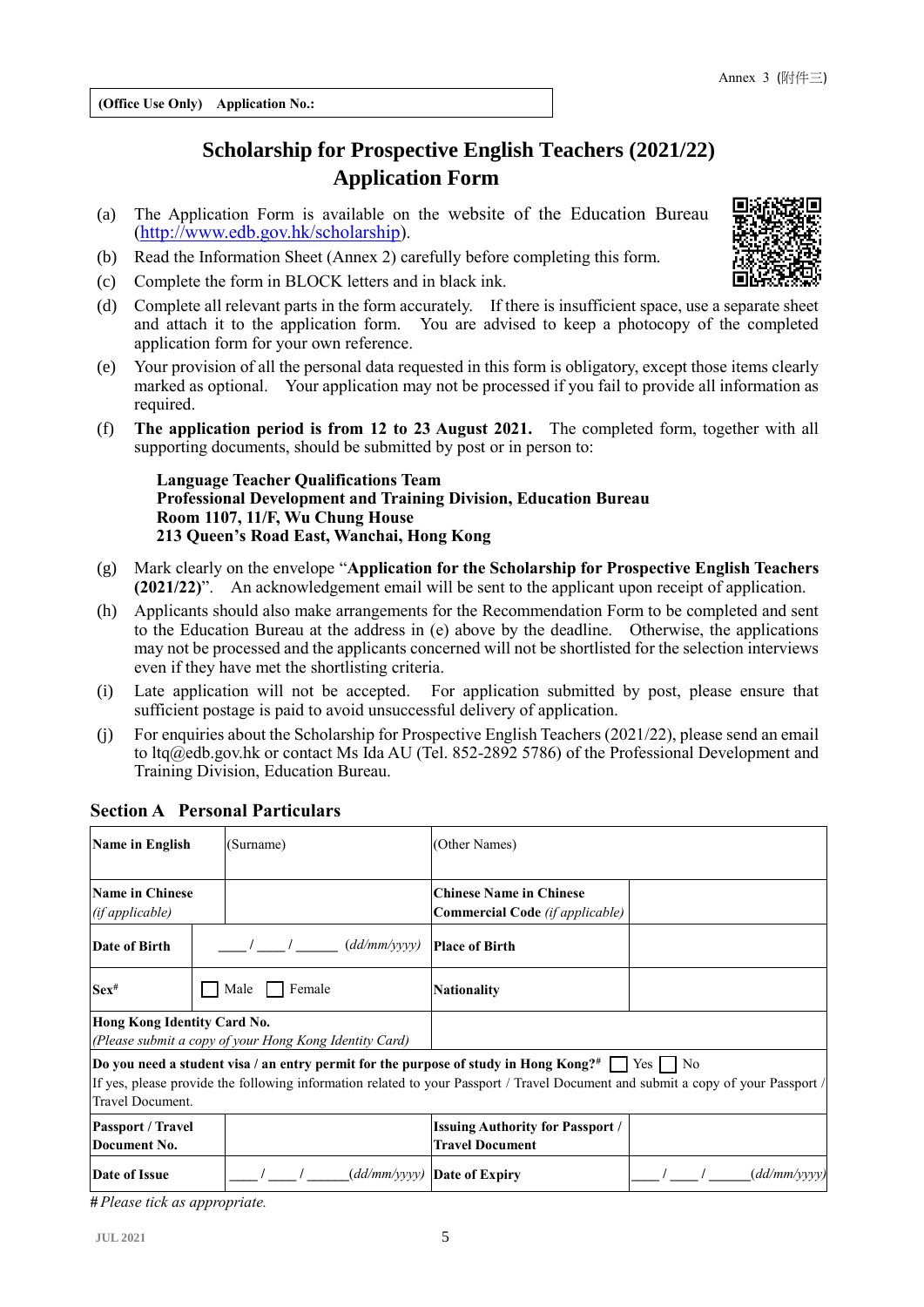| <b>Permanent Address</b><br>(a residential address in<br>home country or normal<br>place of residence) |                                                                           |  |
|--------------------------------------------------------------------------------------------------------|---------------------------------------------------------------------------|--|
| <b>Correspondence Address</b><br>in Hong Kong<br>(if different from the address<br>given above)        |                                                                           |  |
| Contact Telephone No.@                                                                                 | <b>Residential Telephone</b><br>$\mathbf{No}.\n$ <sup>(@</sup> (optional) |  |
| Email Address <sup>@</sup>                                                                             |                                                                           |  |

@ *Applicants who are currently residing in Hong Kong should enter their telephone nos. in Hong Kong. Non-local applicants who are currently residing outside Hong Kong should provide the telephone nos. in their home country / normal place of residence. A direct contact telephone no. in Hong Kong should be provided if they have one. Applicants should also ensure that they can be reached via email, after the application has been submitted.*

## **Section B Academic Attainment and Record of Participation in Activities and/or Services**

| Public Examination | <b>Issuing Authority</b> | Date Issued<br>(Month/Year) | All Subjects Passed and Grade/Level Attained |
|--------------------|--------------------------|-----------------------------|----------------------------------------------|
|                    |                          |                             |                                              |
|                    |                          |                             |                                              |
|                    |                          |                             |                                              |
|                    |                          |                             |                                              |
|                    |                          |                             |                                              |

**I. Public examination results obtained** *(in chronological order)* 

*(Please submit copies of result slips or certificates.)*

#### **II. Results of IELTS and TOEFL**

| Examination/Test | Date Issued (dd/mm/yyyy) | Result(s) Attained |
|------------------|--------------------------|--------------------|
|                  |                          |                    |
|                  |                          |                    |

*(Please submit a copy of the Test Report Form / Score Report.)*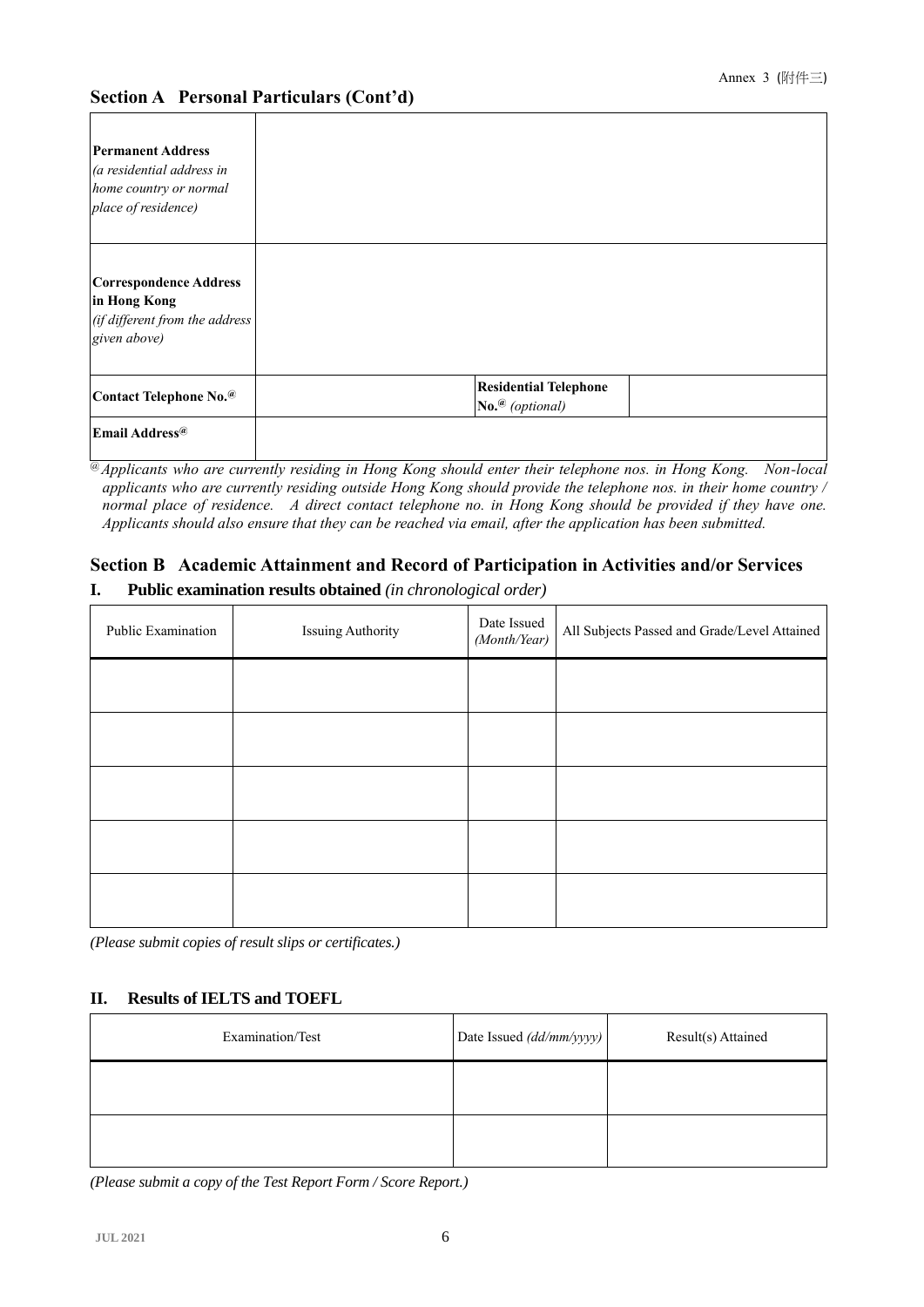#### **III. Record of participation in activities/services in Senior Secondary School and/or Higher Education Institution**

| School Year | Name of Activities/Services | Award/Achievement/Post | Name of Organisation |
|-------------|-----------------------------|------------------------|----------------------|
|             |                             |                        |                      |
|             |                             |                        |                      |
|             |                             |                        |                      |
|             |                             |                        |                      |
|             |                             |                        |                      |
|             |                             |                        |                      |
|             |                             |                        |                      |
|             |                             |                        |                      |
|             |                             |                        |                      |
|             |                             |                        |                      |

# **Section C Education**

#### **I. Study programmes attended**

| School(s), College(s), Higher Education |                                                 | Date (month/year) |    |
|-----------------------------------------|-------------------------------------------------|-------------------|----|
| Institution(s), etc. Attended           | Qualification Obtained<br><b>Class Attended</b> |                   | To |
|                                         |                                                 |                   |    |
|                                         |                                                 |                   |    |
|                                         |                                                 |                   |    |
|                                         |                                                 |                   |    |
|                                         |                                                 |                   |    |
|                                         |                                                 |                   |    |
|                                         |                                                 |                   |    |
|                                         |                                                 |                   |    |
|                                         |                                                 |                   |    |
|                                         |                                                 |                   |    |

*(Please submit a copy (copies) of graduation certificate(s).)*

### **II. Study programme to pursue in the 2021/22 school year**

| Name of Higher Education<br>Institution | Title of Programme | Major Subject | Year of Study | Specialisation <sup>#</sup>           |
|-----------------------------------------|--------------------|---------------|---------------|---------------------------------------|
|                                         |                    |               | Year $1*$     | Primary<br>Secondary<br>Not Specified |

*\* Only applicants who will pursue year one study are eligible to apply for the Scholarship.*

*# Please tick as appropriate.*

- **•** Please submit a copy of offer letter / supporting document to prove that you have been admitted by the higher *education institution.*
- *For applicants who will start pursuing PGDE programmes, please submit a copy (copies) of transcript(s) / certificate(s) of their Bachelor degree(s).*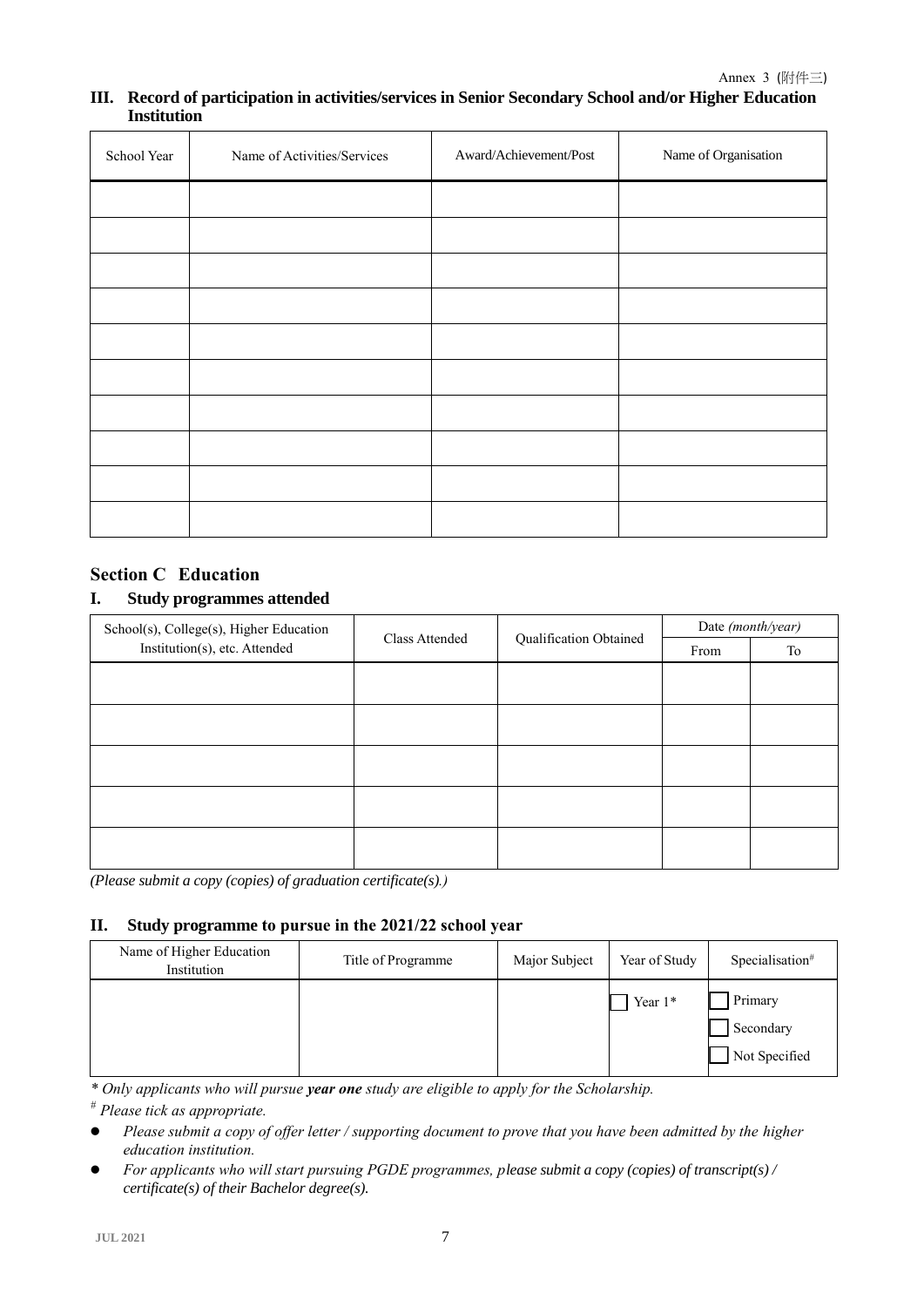### **III. Full employment record in school(s) to date** *(for PGDE applicants only)*

|                   |               |                | Date (Month/Year) |    |
|-------------------|---------------|----------------|-------------------|----|
| Name of School(s) | Position Held | Nature of Work | From              | To |
|                   |               |                |                   |    |
|                   |               |                |                   |    |
|                   |               |                |                   |    |
|                   |               |                |                   |    |

# **Section D Supporting Information**

# **I. Personal Statement**

Give a brief account of your aspirations for a career as a teacher of English.

### **II. Recommendation Form**

**You will need to make arrangements for the Recommendation Form to be completed and returned to the Education Bureau.** The Recommendation Form should be completed by the Principal or a teacher of the secondary school you attended or by a member of the academic staff of the higher education institution you attended, who should then return the completed form to the Education Bureau on or before **23 August 2021**. Otherwise, the application may not be processed and you will not be shortlisted for the selection interviews even if you have met the shortlisting criteria.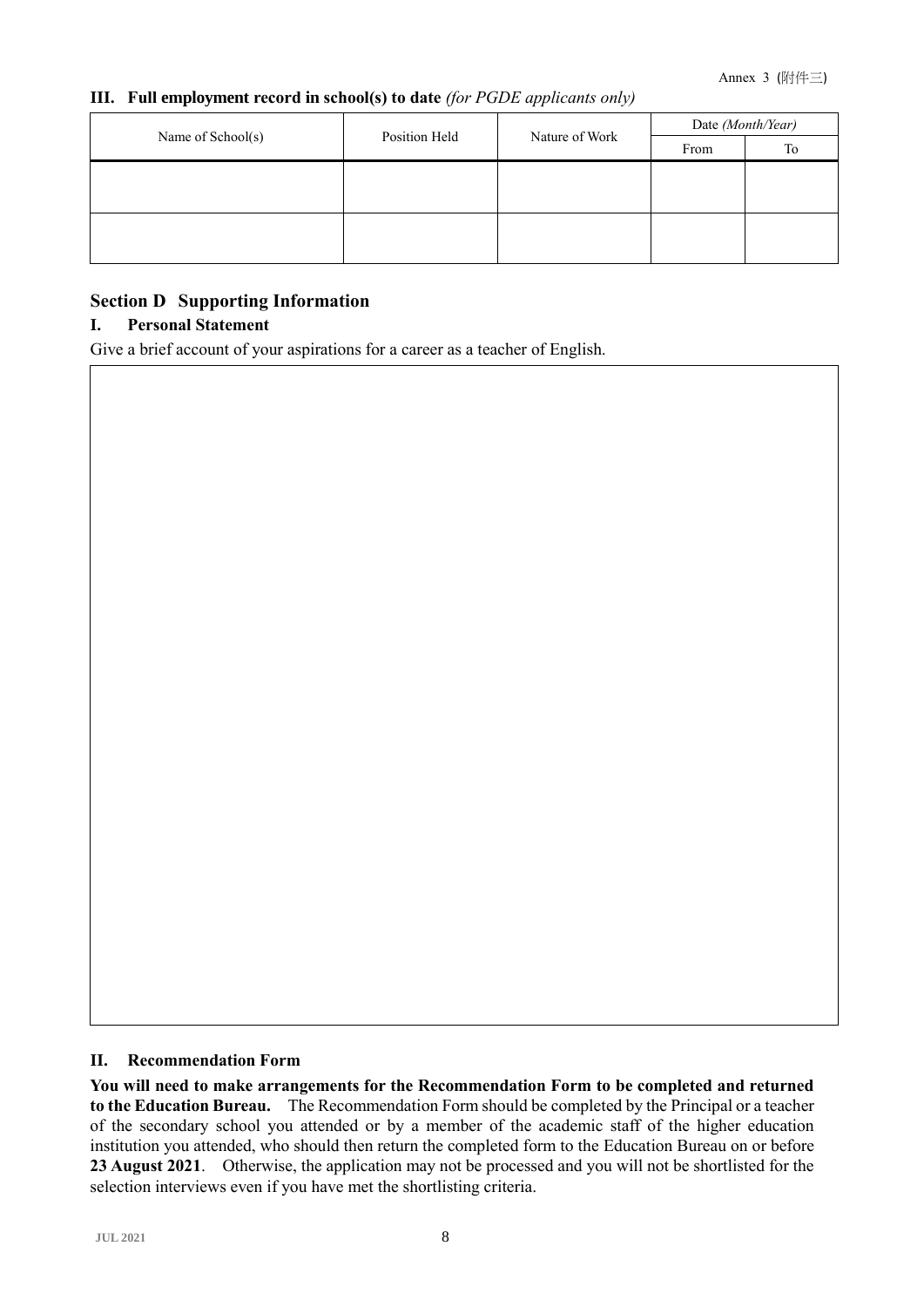### **Section E Declaration**

I declare that all the information provided in this form is accurate and true. I understand that if I willfully give any false information or withhold any material information in this application form, or fail to notify the office concerned of any subsequent change of information provided, it will render me liable to disqualification for selection for the Scholarship for Prospective English Teachers (2021/22). If the Scholarship has already been awarded to me, it may be terminated and I may be required to reimburse the scholarship monies received. I understand that my application should be supported by relevant documents/evidence. If I fail to do so, my application may not be processed.

I consent to the HKSAR Government making any necessary enquiries as required in matters relating to the Scholarship and for the verification of the information given in my application. I understand that the personal data provided in the application form will be provided to the Student Finance Office, Working Family and Student Financial Assistance Agency for purposes relating to the award of the Scholarship for Prospective English Teachers (2021/22) if my application is successful.

Signature of Applicant: Date:

Name of Applicant: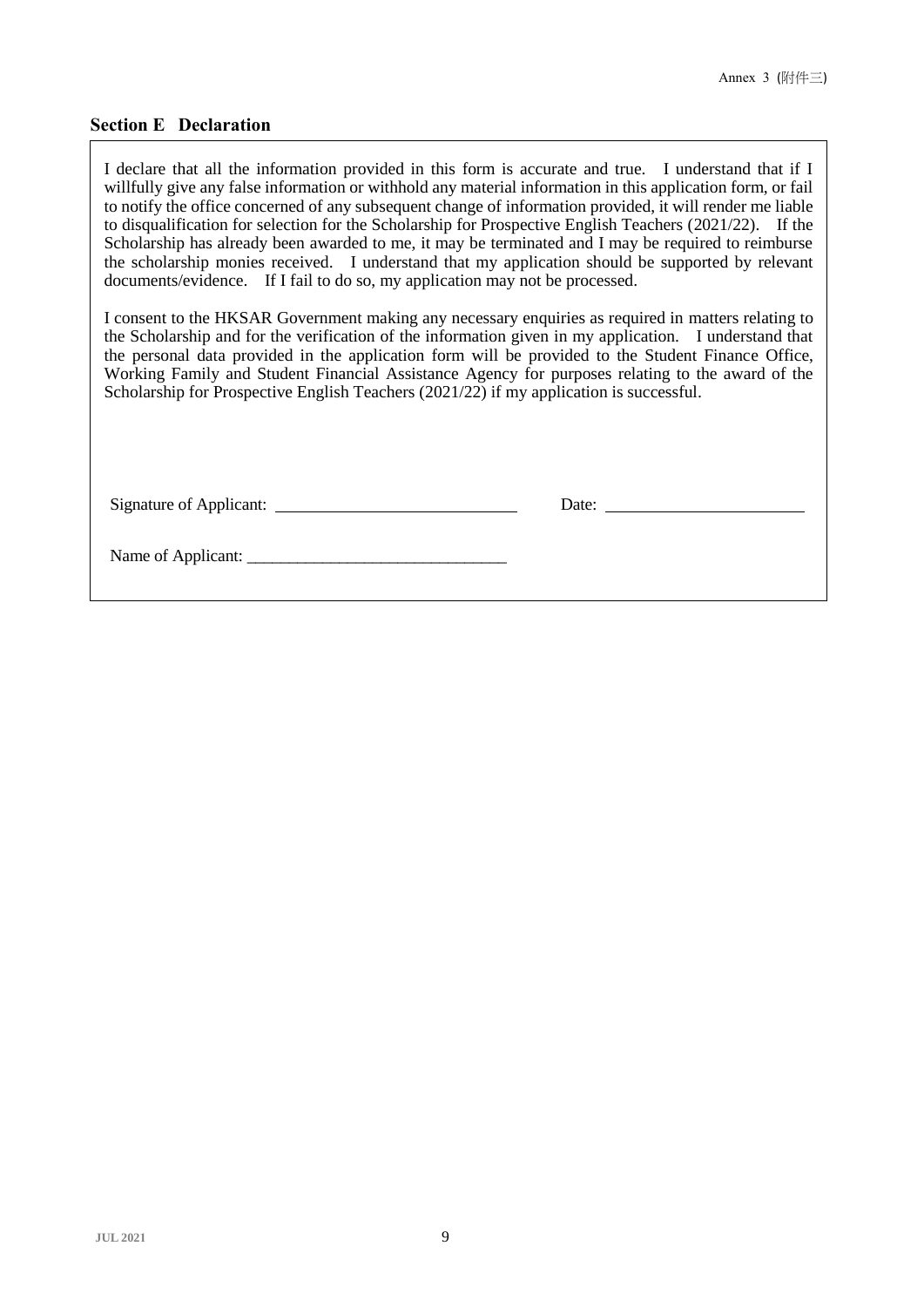# **Section F Checklist**

| Check that you have: (Put a tick in the appropriate boxes.)                                                                        | Office use only |
|------------------------------------------------------------------------------------------------------------------------------------|-----------------|
| completed and signed the application form.                                                                                         |                 |
| attached a copy of your Hong Kong Identity (HKID) Card or Passport / Travel Document.                                              |                 |
| attached a copy (copies) of public examination(s) result $slip(s)$ / certificate(s).                                               |                 |
| attached a copy (copies) of the IELTS Test Report Form(s) / TOEFL Score Report(s) (if<br>applicable).                              |                 |
| attached a copy (copies) of graduation certificate(s) issued by the secondary school(s) you<br>attended.                           |                 |
| attached a copy (copies) of transcripts/testimonial(s) issued by the higher education institution<br>attended (as appropriate).    |                 |
| attached a copy of offer letter / supporting document to prove that you have been admitted by<br>the higher education institution. |                 |
| made arrangements for the Recommendation Form to be completed and returned to the<br>Education Bureau by the deadline.             |                 |
| attached separate sheets (if applicable).                                                                                          |                 |

| <b>Office use only</b>  |          |                |          |
|-------------------------|----------|----------------|----------|
| Requirements fulfilled: | L<br>Yes | N <sub>o</sub> | Remarks: |
|                         |          |                |          |
| Shortlisted:            | Yes      | No             | Date:    |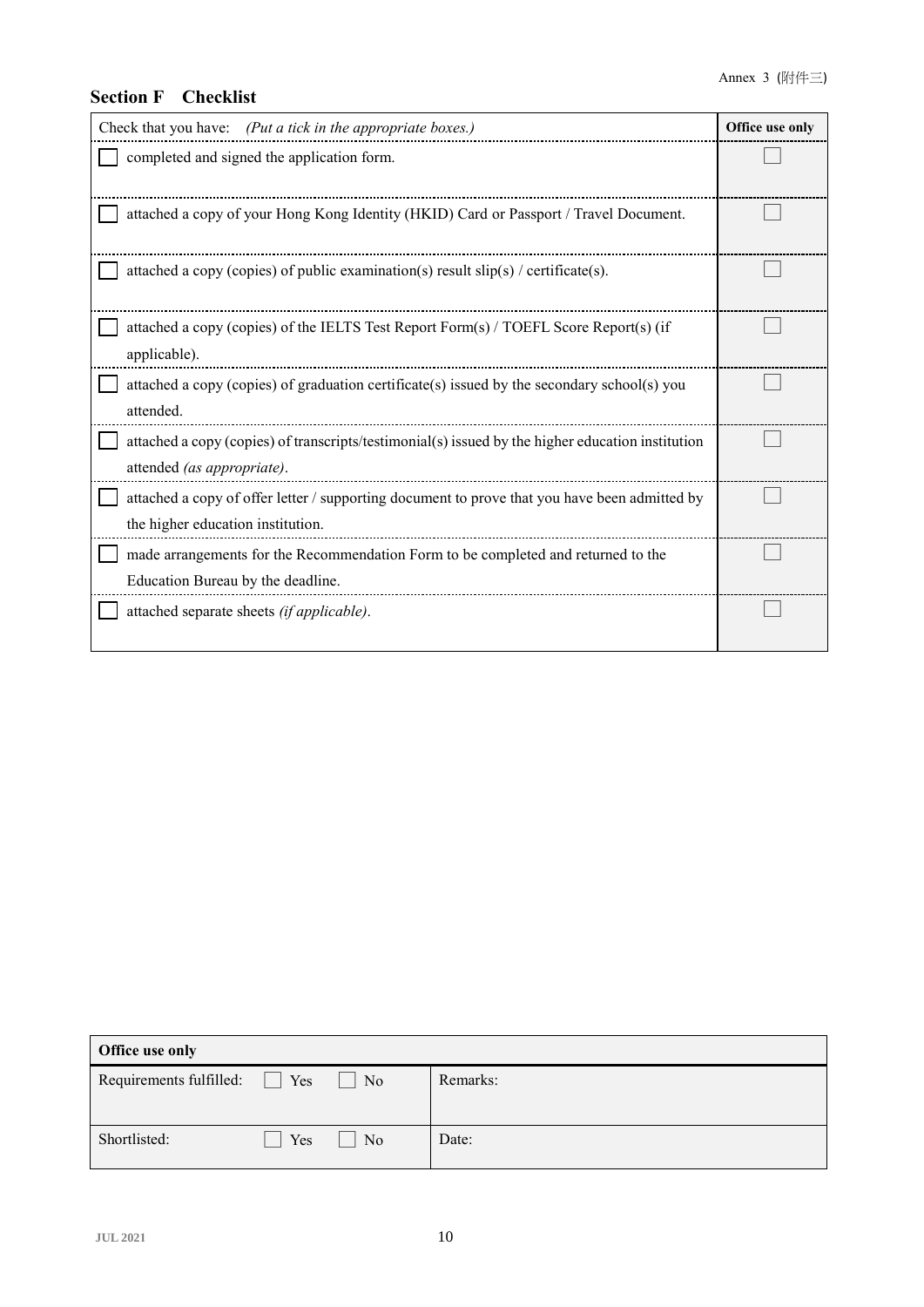### **Restricted**

# **Scholarship for Prospective English Teachers (2021/22) Recommendation Form**

(a) The Recommendation Form is available on the website of the Education Bureau [\(http://www.edb.gov.hk/scholarship\)](http://www.edb.gov.hk/scholarship).



(c) The referee should submit the completed form to the Education Bureau **on or before 23 August 2021** by post or in person to:

> **Language Teacher Qualifications Team Professional Development and Training Division, Education Bureau Room 1107, 11/F, Wu Chung House 213 Queen's Road East, Wanchai, Hong Kong**

- (d) Mark clearly on the envelope **"Application for the Scholarship for Prospective English Teachers (2021/22)"**. An acknowledgement email will be sent to the referee upon receipt of recommendation.
- (e) For enquiry, please send an email to  $l$ tq $@$ edb.gov.hk or contact Ms Ida AU (Tel. 852-2892 5786) of the Professional Development and Training Division, Education Bureau.

| <b>Applicant's Personal Particulars</b>                                    |  |  |
|----------------------------------------------------------------------------|--|--|
| <b>Name in English</b>                                                     |  |  |
| <b>Name in Chinese</b> (if applicable)                                     |  |  |
| <b>Hong Kong Identity Card or</b><br><b>Travel Document / Passport No.</b> |  |  |
| <b>Contact Telephone No.</b>                                               |  |  |

## **Section A To be Completed by the Applicant**

г

1